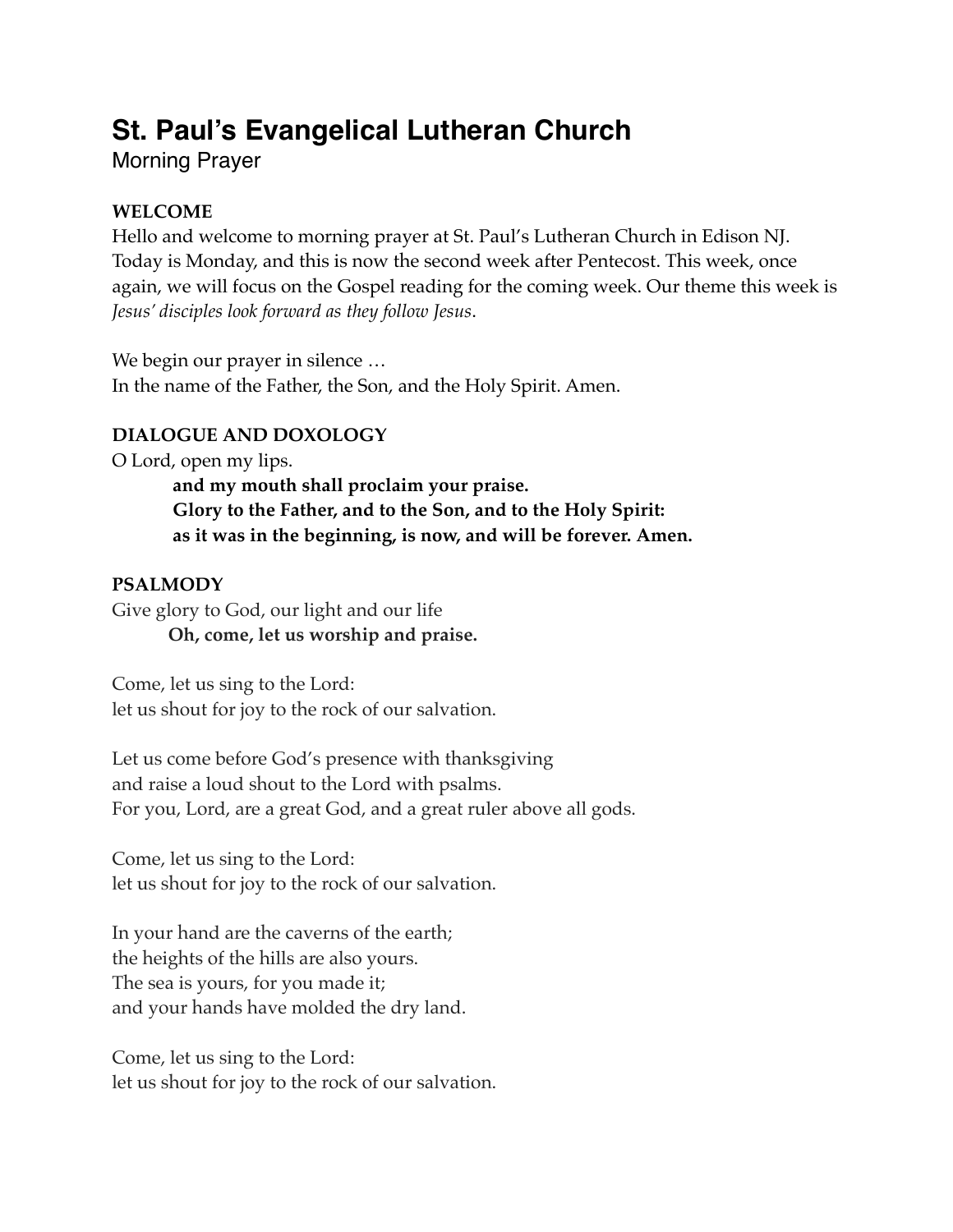Come, let us worship and bow down; let us kneel before the Lord our maker. For the Lord is our God, and we are the people of God's pasture and the sheep of God's hand.

Come, let us sing to the Lord: let us shout for joy to the rock of our salvation.

## **READING**

Long ago God spoke to our ancestors in many and various ways by the prophets, **but in these last days God has spoken to us by a Son.**

#### **DAILY READING AND REFLECTION**

Monday: Luke 9:51 Tuesday: Luke 9:52-56 Wednesday: Luke 9:57-58 Thursday: Luke 9:59-60 Friday: Luke 9:61-62 Saturday: Luke 9:51-62

#### **GOSPEL CANTICLE**

**In the tender compassion of our God the dawn from on high shall break upon us.**

**Blessed are you, Lord, the God of Israel, you have come to your people and set them free. You have raised up for us a mighty Savior, born of the house of your servant David.**

**In the tender compassion of our God the dawn from on high shall break upon us.**

**Through your holy prophets, you promised of old to save us from our enemies, from the hands of all who hate us, to show mercy to our forebears, and to remember your holy covenant. This was the oath you swore to our father Abraham: to set us free from the hands of our enemies, free to worship you without fear, holy and righteous before you, all the days of our life. In the tender compassion of our God**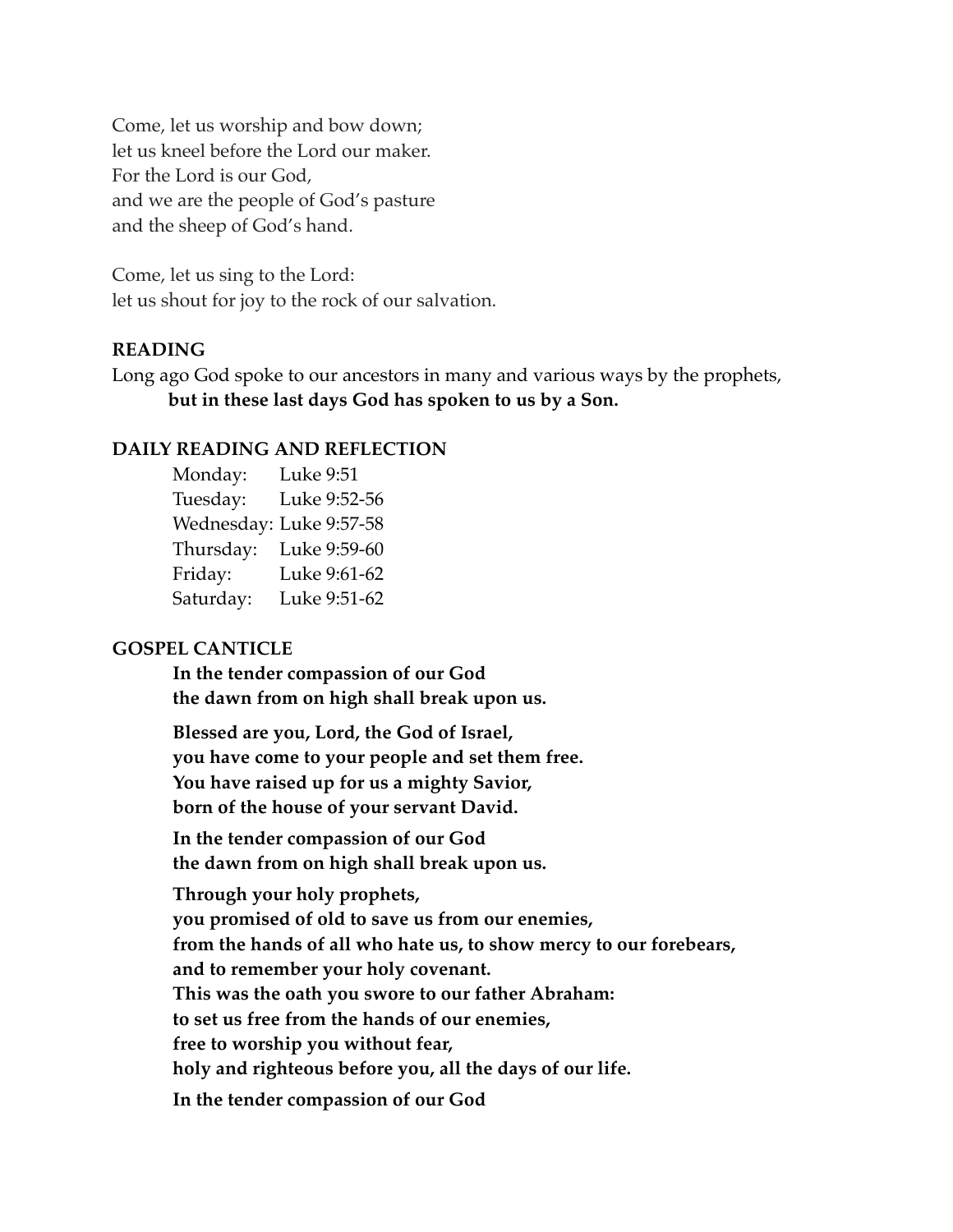**the dawn from on high shall break upon us.**

**And you, child, shall be called the prophet of the Most High, for you will go before the Lord to prepare the way, to give God's people knowledge of salvation by the forgiveness of their sins. In the tender compassion of our God the dawn from on high shall break upon us, to shine on those who dwell in darkness and the shadow of death, and to guide our feet into the way of peace.**

**In the tender compassion of our God the dawn from on high shall break upon us.**

## **PRAYERS**

The Lord be with you.

#### **And also with you.**

Let us pray.

Mighty God of mercy, we thank you for the resurrection dawn, bringing the glory of our risen Lord who makes every day new.

Especially we thank you—

for the sustaining goodness of your creation . . .

for the new creation in Christ and all gifts of healing and forgiveness . . .

for the communion of faith in your church . . .

for the gifts of relationship with others . . .

Merciful God of might, renew this weary world, heal the hurts of all your children, and bring about your peace for all in Christ Jesus, the living Lord.

Especially we pray—

for the church of Jesus Christ in every land and especially our congregation . . .

for those who govern nations of the world . . .

for the people in countries ravaged by strife or warfare . . .

for all who work for peace and international harmony . . .

for all who strive to save the earth from and destruction . . .

We give thanks to you, heavenly Father, through Jesus Christ your dear Son, that you have protected us through the night from all harm and danger. We ask that you would also protect us today from sin and all evil, so that our life and actions may please you. Into your hands we commend ourselves: our bodies, our souls and all that is ours. Let your holy angels be with us, so that the wicked foe may have no power over us.

**Amen.**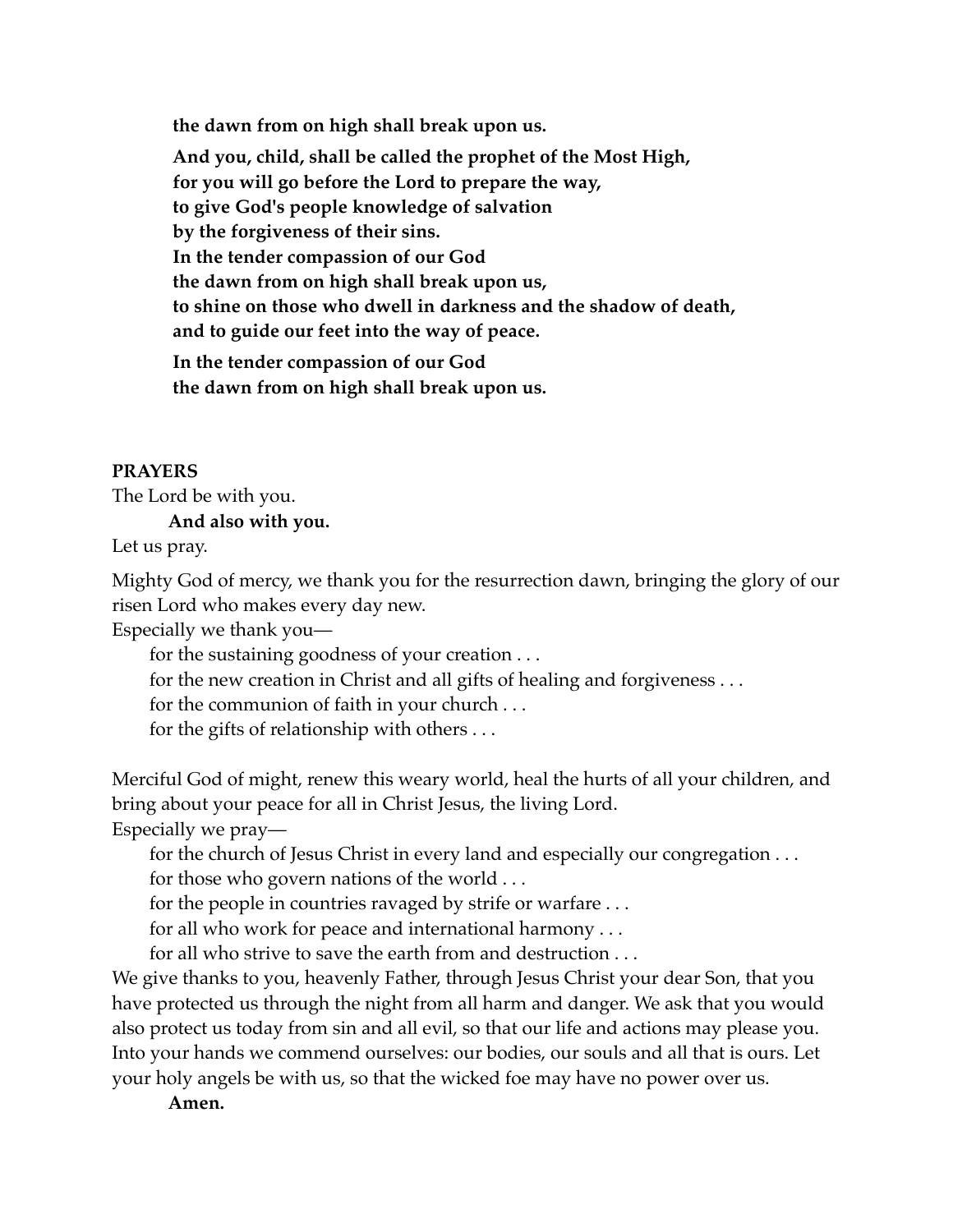#### **LORD'S PRAYER**

Lord, remember us in your kingdom and teach us to pray.

**Our Father, who art in heaven, hallowed be thy name, thy kingdom come, thy will be done, on earth as it is in heaven. Give us this day our daily bread; and forgive us our trespasses, as we forgive those who trespass against us; and lead us not into temptation, but deliver us from evil. For thine is the kingdom, and the power, and the glory, forever and ever. Amen.**

# **SENDING**

#### **BLESSING**

Almighty God, Father,  $\pm$  Son, and Holy Spirit, bless you now and forever. **Amen.**

#### **DISMISSAL**

Go forth into the world to serve God with gladness; be of good courage; hold fast to that which is good; render to no one evil for evil; strengthen the fainthearted; support the weak; help the afflicted; honor all people; love and serve God, rejoicing in the power of the Holy Spirit.

**Thanks be to God.**